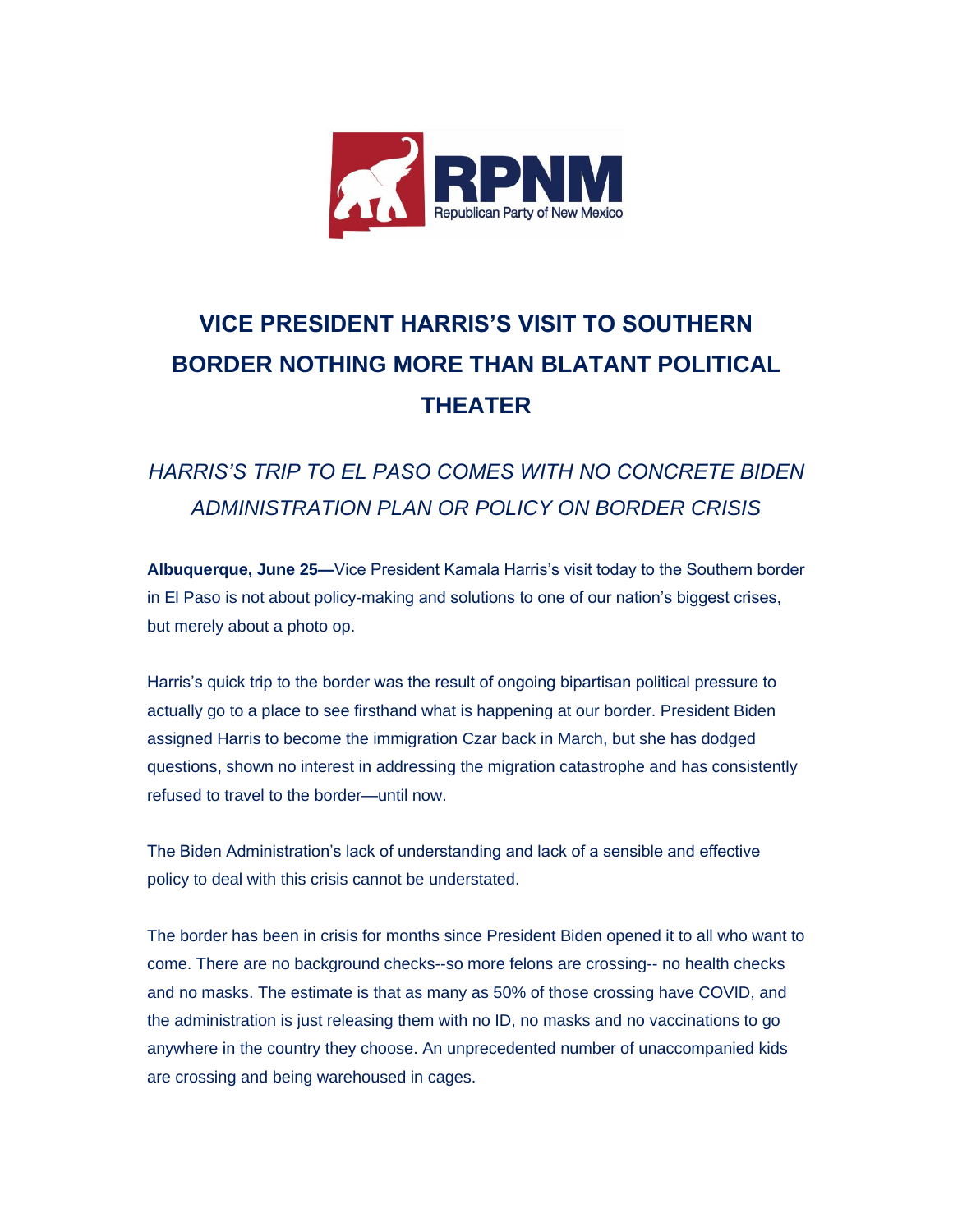Harris's visit comes as New Mexico faces a surge in illegal migrants pouring into the state, and the Biden-Harris border crisis was created by their open and weak border policies. Biden's border crisis has seen an epidemic of lethal drug smuggling, human trafficking, sex trafficking, gang activity and forced labor at the border.

Harris cares more about her political image than about actually solving Biden's border crisis or she would have come before now, and she would have included a visit to the south Texas border where the problems are extreme.

"Today's visit by the Vice President to El Paso seems to be a political stunt—to appease the many who have urged her to do something as the Border Czar," said Robert Aragon, Republican Party of New Mexico 1<sup>st</sup> Vice Chairman. "President Biden tapped Harris to address the root problems of migration nearly 100 days ago, and there's no plan to solve this crisis. More people than ever are pouring into the state, increasing the health risks and being willing to take jobs, pay and social benefits from hard-working citizens. Other governors are securing their borders, but Gov. Lujan Grisham refuses to secure our border or take any action to fight this problem."

"This should have happened three months ago when President Biden named her as his Border Czar," said U.S. Rep. Yvette Herrell. "But more importantly, visiting the border needs to be more than just checking a box. To truly understand the crisis, Vice President Harris needs to hear from the ranchers, farmers, and residents who live with the effects of this administration's open borders policy every day."

Biden just announced a plan to control crime by taking guns from law-abiding citizens. His border agenda has empowered cartels and criminal organizations. If he truly wants to combat crime, maybe he should stop criminals and cartels at the border.

CBP Agents are arresting nearly 6,000 illegal immigrants a day – that's the highest number in two decades. As of May, more than 88,000 illegal immigrants apprehended at the border have been released into the US. Illegal immigrants are leaving the border for other parts of the country, often without ID or COVID tests.

In May 180,034 illegal immigrants were apprehended trying to cross the border – the